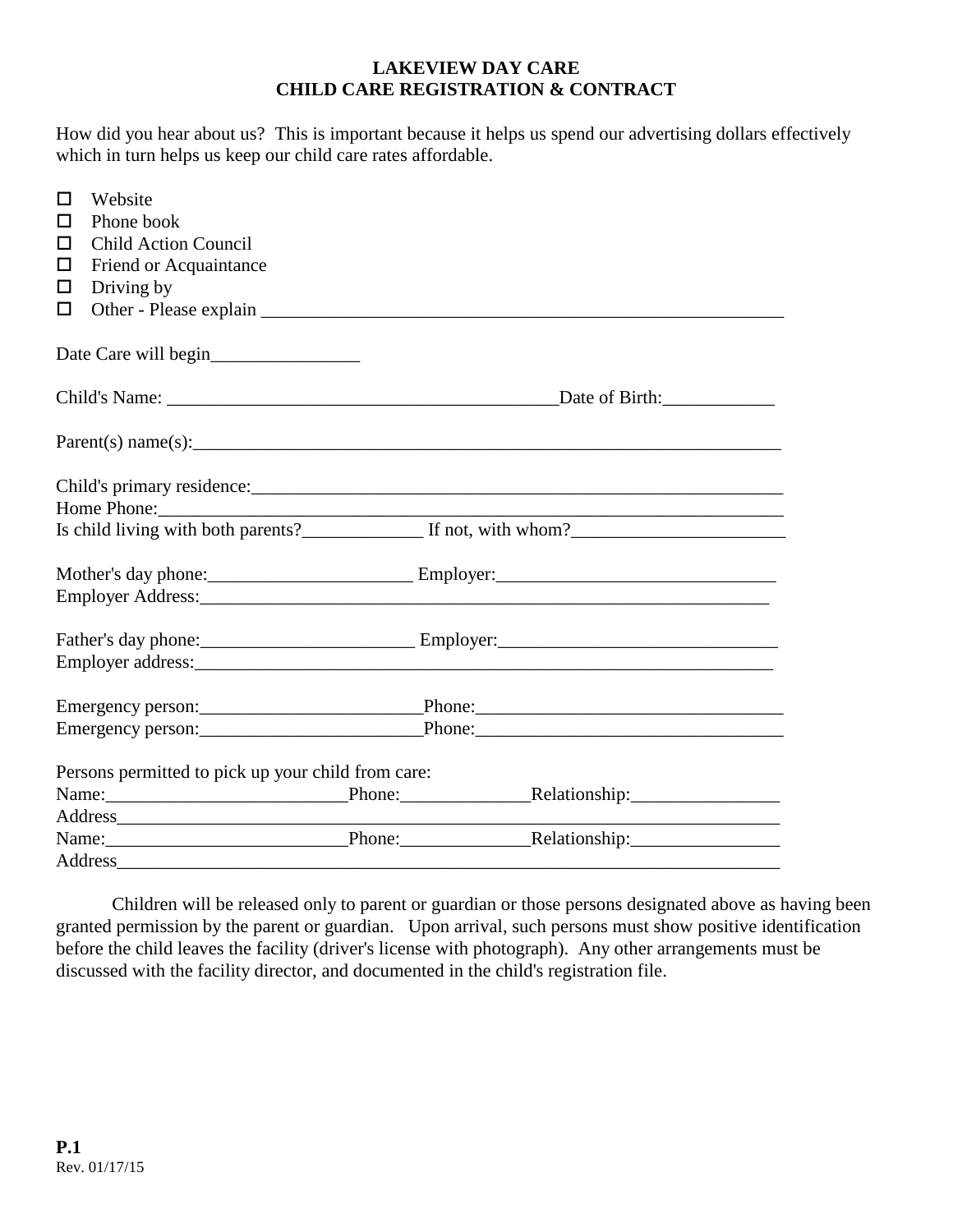### **Attendance & Fees**

|                   | My child will be in attendance beginning |  |  | (date)              |               |
|-------------------|------------------------------------------|--|--|---------------------|---------------|
|                   | Days a week: M TU W TH F                 |  |  |                     |               |
|                   | Hours a day                              |  |  |                     |               |
| I agree to pay \$ | per/month                                |  |  | Registration Fee \$ | per household |

**Tuition is due in advance by the 5<sup>th</sup> of the month**. Full time care is considered to be no more than 10.5 hours per day. Hourly rates may be charged in addition to the regular full time rate for all time above 10.5 hours.

If payment for care for my child (children) is pending approval by the Department of Health & Social Services. I understand that I am personally responsible for payment if for any reason the Department of Health & Social Services does not approve my application

### **Toys & Equipment**

Lakeview Day Care is committed to providing toys and equipment that will help your child grow and develop physically, intellectually and emotionally. Classroom and playground toys and equipment are geared towards your child's age group. By signing this contract you agree that your child may play with or on all indoor and outdoor equipment and toys at Lakeview Day Care.

#### **Termination Policy**

Two weeks paid written notice is required from parent for termination of care.

Lakeview Day Care will give parent two weeks' notice for termination of care. We reserve the right to terminate a child's care without giving two weeks' notice for non-conforming to center rules, including but not limited to:

| Uncontrollable behavior | Hurting children or staff | Non-payment |
|-------------------------|---------------------------|-------------|
| Use of bad language     | Harassment                |             |

#### **PARENT AGREEMENT**

I certify that I have read, understand, and agree to the rules of this contract and to those set out in the Lakeview Day Care Policies and Procedures including Disaster Plan Procedures which have been provided to me by Lakeview Day Care, Inc.

| Parent/Guardian Signature |  |  |
|---------------------------|--|--|

**\_\_\_\_\_\_\_\_\_\_\_\_\_\_\_\_\_\_\_\_\_\_\_\_\_\_\_\_\_\_\_\_\_\_\_ \_\_\_\_\_\_\_\_\_\_\_\_\_\_\_\_\_\_\_\_\_\_\_\_\_\_\_\_\_\_\_\_\_\_\_**

Social Security Number Driver's License Number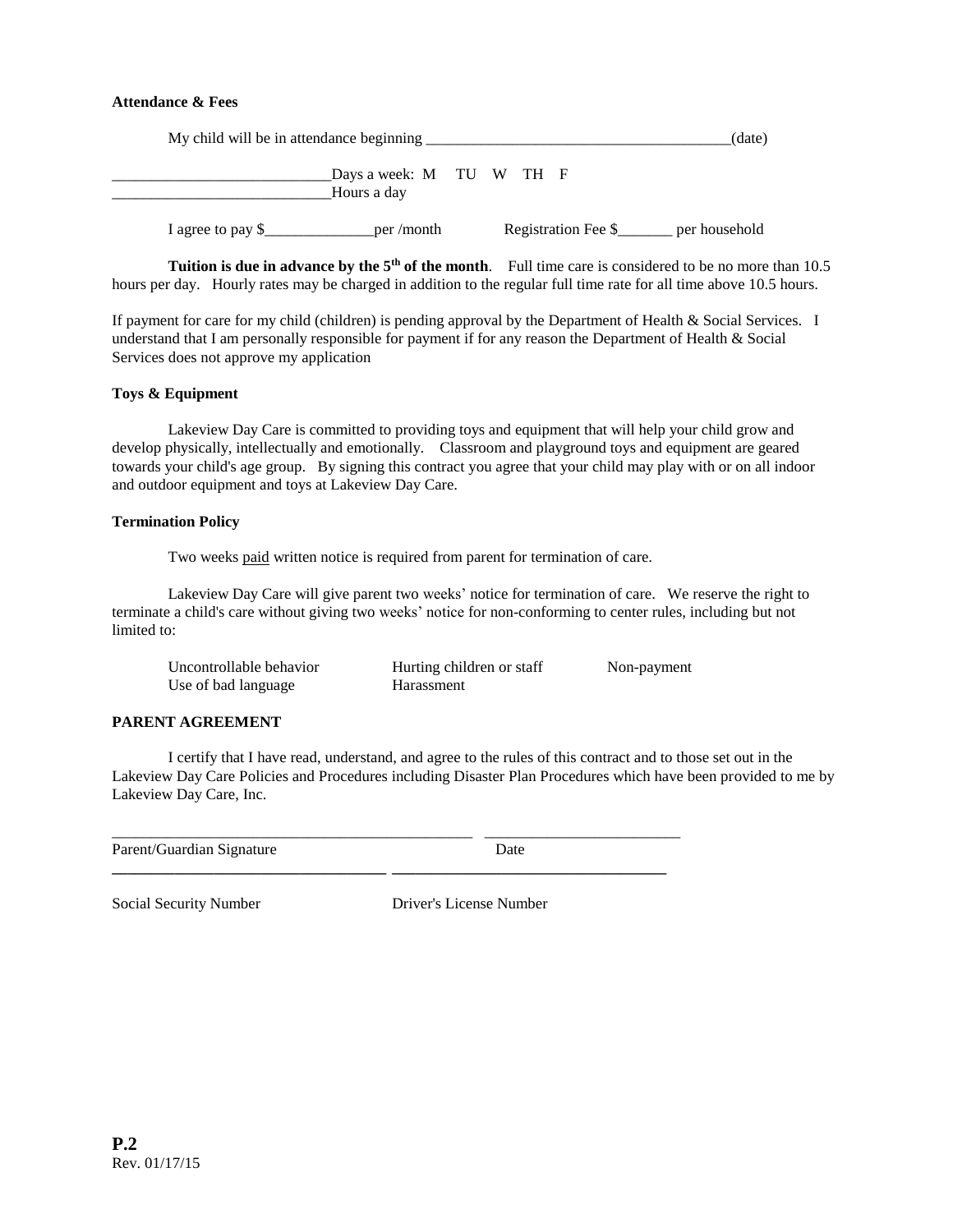### **IMPORTANT INFORMATION ABOUT YOUR CHILD**

1. Has your child had any previous group experiences? (co-op, Sunday school, home day care) Yes No

If yes, what was your child's reaction:

- 2. Does your child have a good appetite?
- 3. List any specific fears, likes or dislikes your child has that might help us to know him/her better:
- 4. What method of discipline is used in the home?

Note: WAC 388-73-048 prohibits the use of corporal punishment (spanking). Licensed child care providers are not allowed to use corporal punishment even when requested to do so verbally or in writing by the parent/guardian.

- 5. Does your child take naps?
- 6. Does your child need something to sleep with (blanket, stuffed animal, doll, toy?)
- 7. Is your child fully toilet trained?
- 8. How does your child indicate their need to use the toilet.
- 9. Is there any other information we need to know regarding your child's behavior, emotional or social needs?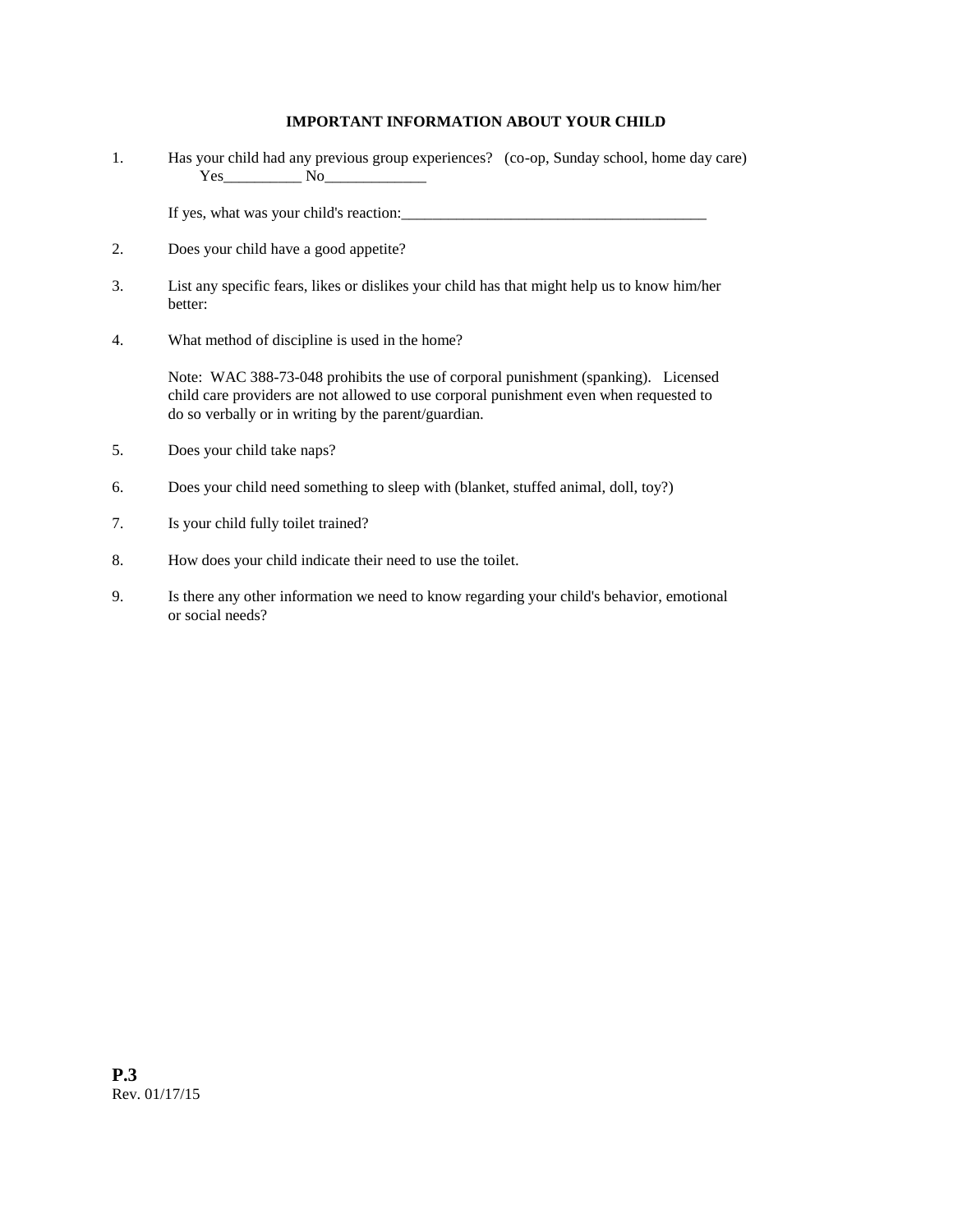### **SPECIFIC EMERGENCY PROCEDURES**

Please review this agency's written medical policies and procedures in the Policies and Procedures Handbook. **If you wish a different procedure to be followed with your child in the event of a medical emergency, please check here \_\_\_\_\_\_\_\_ and detail procedures on the back of this page as the day care provider must know who to contact and steps to be taken.**

# **Consent to Emergency Medical Care and Treatment of Minor Children**

| $1. - -$                              | ----(the natural parent or legal guardian)                                                    |
|---------------------------------------|-----------------------------------------------------------------------------------------------|
|                                       |                                                                                               |
| hereby give permission that my child, |                                                                                               |
|                                       | may be given emergency treatment to include first aid and CPR by a qualified child care staff |
| member at Lakeview Day Care.          |                                                                                               |

I further authorize and consent to medical, surgical and hospital care, and to treatment and procedures to be performed for my child by my child's regular physician, or when that physician cannot be reached, by a licensed physician or hospital when deemed immediately necessary or advisable by the physician to safeguard my child's health. If I cannot be contacted, I waive my right to informed consent to such treatment.

I also give permission for my child to be transported by ambulance or aid car to an emergency center for treatment.

|        | Child's Physician                                                                                    |  |
|--------|------------------------------------------------------------------------------------------------------|--|
|        |                                                                                                      |  |
|        |                                                                                                      |  |
|        |                                                                                                      |  |
|        |                                                                                                      |  |
|        |                                                                                                      |  |
|        |                                                                                                      |  |
|        |                                                                                                      |  |
|        |                                                                                                      |  |
|        |                                                                                                      |  |
|        | The undersigned accepts all financial responsibility for necessary treatment and services as defined |  |
| above. |                                                                                                      |  |
|        | Signature Date Date Date                                                                             |  |
|        |                                                                                                      |  |

**P.4** Rev. 01/17/15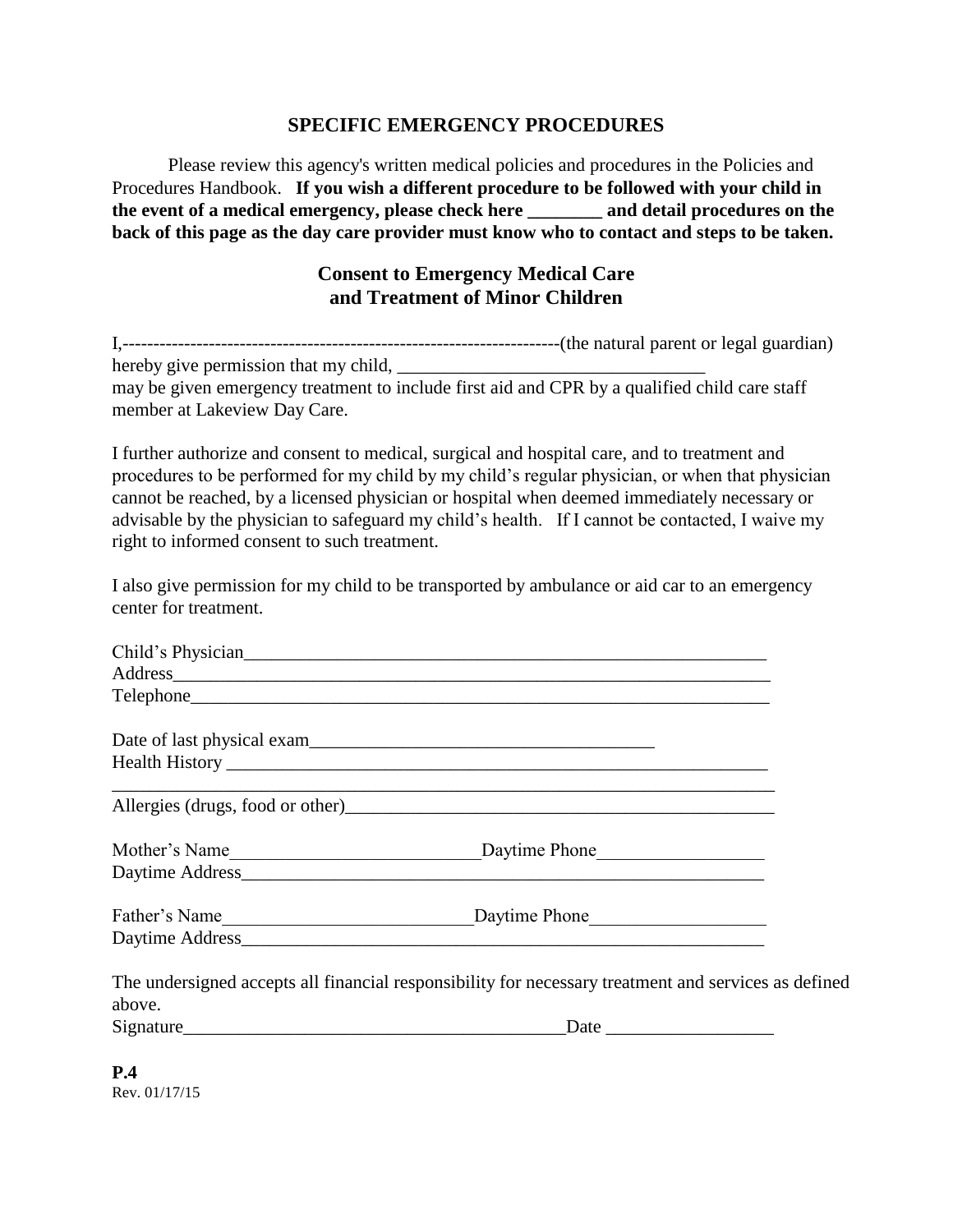## FIELD TRIP RELEASE

I hereby give my permission for my child

to participate in field trips arranged by Lakeview Day Care staff and authorize the care giver to provide the transportation of my child to such activities via public transportation, YMCA bus or Lakeview Day Care Bus.

It is my understanding that all necessary precautions will be taken for the safety of the children on such trips. In case of accident, I will not hold liable the day care facility staff, other accompanying adults, or persons at the place of destination.

Upcoming field trips will be posted in the day care reception area several days in advance and a written notice will be placed in my child's cubby. I understand that it is my responsibility to inform day care staff if I do not wish my child to be included in that particular field trip. Unless I have informed them otherwise, the staff may include my child in the planned field trip.

\_\_\_\_\_\_\_\_\_\_\_\_\_\_\_\_\_\_\_\_\_\_\_\_\_\_\_\_\_\_\_\_\_\_\_\_\_\_\_\_\_\_\_\_\_\_\_\_\_ \_\_\_\_\_\_\_\_\_\_\_\_\_\_\_\_\_\_\_\_

\_\_\_\_\_\_\_\_\_\_\_\_\_\_\_\_\_\_\_\_\_\_\_\_\_\_\_\_\_\_\_\_\_\_\_\_\_\_\_\_\_\_\_\_\_\_\_\_\_\_\_\_\_ \_\_\_\_\_\_\_\_\_\_\_\_\_\_\_\_\_\_\_\_\_\_\_

Signature Date

## SCHOOL BUS RELEASE (IF APPLICABLE)

I hereby give my permission for my child to travel on the Thurston County School District bus to attend school.

Signature Date